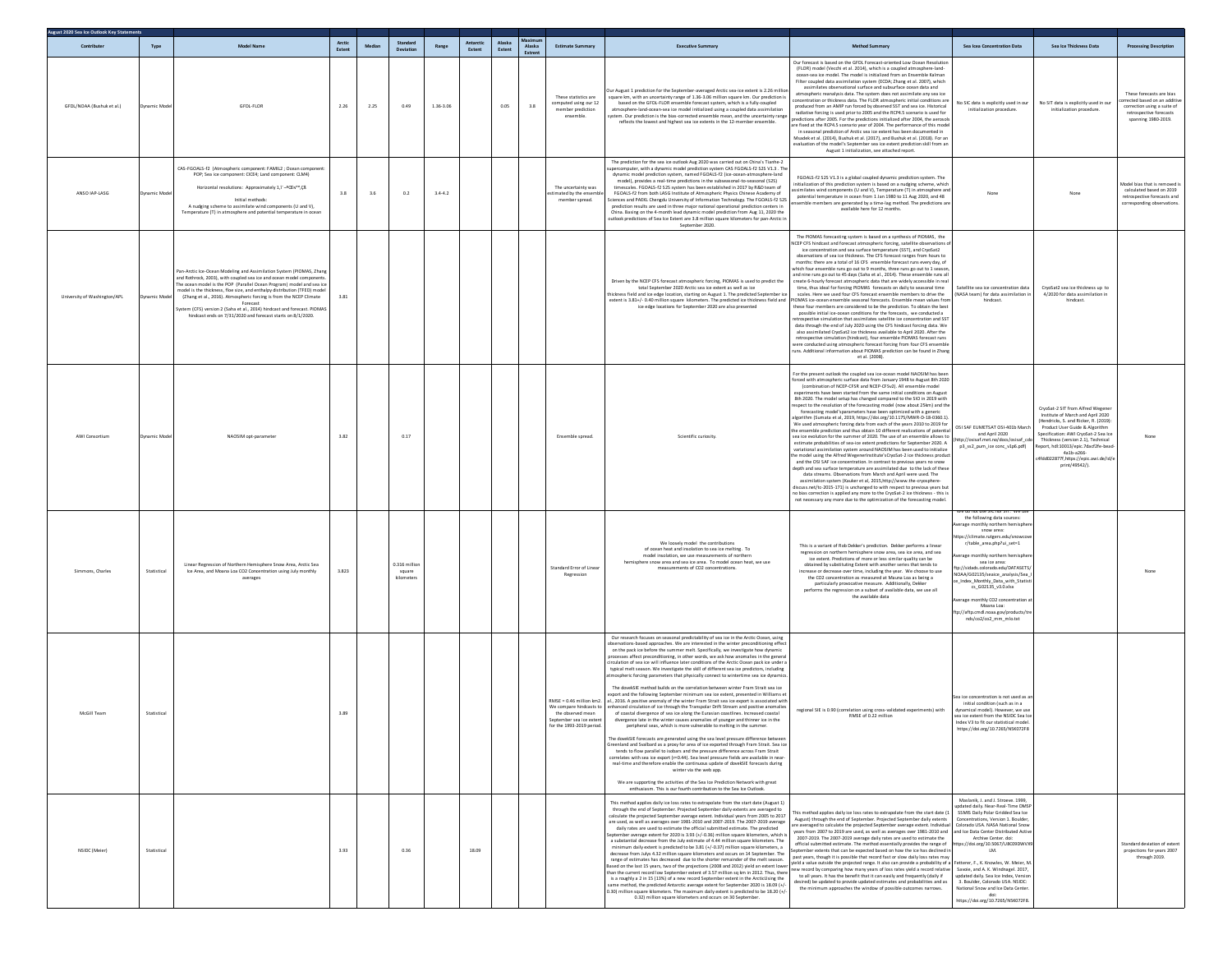| Cawley, Gavin                  | Statistical | Gaussian Process Regression                                                                                                                                                                                                                                                                                                                                                                                                          | 4.0791 | 4.0791             |       | 9757 - 5.1825      |       |         |       | Bayesian posterior<br>redictive uncertainty from<br>Gaussian Process                                                                                  | September mean pan-Arctic SIE is predicted to be 4.59 million square kilometers<br>one month at a time. The pan Arctic sea ice extent forecast is calculated by Only uses previous mothly Septen<br>(mskm) with<br>summarizing all cell<br>sea ice extent data.                                                                                                                                                                                                                                                                                                                                                                                                                                                                                                                                                                                                                                                                                                                                                                                                                                                                                                                                                                                                                                                                                                                                                                                                                                                                                                                                                                                                                                                                                                                                                                                                                                                                                                                                                                                                                                                                                                                                                                                                                                                                                                                                                                                                                                                                                                                                                                                                                                                                                                                                                                                                                                                                                                                                  |                                                                                                                                         |
|--------------------------------|-------------|--------------------------------------------------------------------------------------------------------------------------------------------------------------------------------------------------------------------------------------------------------------------------------------------------------------------------------------------------------------------------------------------------------------------------------------|--------|--------------------|-------|--------------------|-------|---------|-------|-------------------------------------------------------------------------------------------------------------------------------------------------------|--------------------------------------------------------------------------------------------------------------------------------------------------------------------------------------------------------------------------------------------------------------------------------------------------------------------------------------------------------------------------------------------------------------------------------------------------------------------------------------------------------------------------------------------------------------------------------------------------------------------------------------------------------------------------------------------------------------------------------------------------------------------------------------------------------------------------------------------------------------------------------------------------------------------------------------------------------------------------------------------------------------------------------------------------------------------------------------------------------------------------------------------------------------------------------------------------------------------------------------------------------------------------------------------------------------------------------------------------------------------------------------------------------------------------------------------------------------------------------------------------------------------------------------------------------------------------------------------------------------------------------------------------------------------------------------------------------------------------------------------------------------------------------------------------------------------------------------------------------------------------------------------------------------------------------------------------------------------------------------------------------------------------------------------------------------------------------------------------------------------------------------------------------------------------------------------------------------------------------------------------------------------------------------------------------------------------------------------------------------------------------------------------------------------------------------------------------------------------------------------------------------------------------------------------------------------------------------------------------------------------------------------------------------------------------------------------------------------------------------------------------------------------------------------------------------------------------------------------------------------------------------------------------------------------------------------------------------------------------------------------|-----------------------------------------------------------------------------------------------------------------------------------------|
| RASM (Maslowski et al.)        | amic Mo     | The version of Regional Arctic System Model (RASM v2 1 00) used fo<br>this contribution consists of the following comp<br>Ocean: POP2.1<br>Atmosphere: WRF3.7.1<br>Sea-ice: CICE 5.1.2<br>Land hydrology: VIC 4.0.6<br>River streamflow routing: RVIC 1.0.0<br>Flux Coupler: CPL 7                                                                                                                                                   | 4.134  | 4.159              | 0.148 | 3.824-4.405        |       | 0.508   | 3.927 | The uncertainty of par<br>Arctic September sea ice<br>extent was estimated from<br>the 31-member ensemble                                             | We used RASM2_1_00, which is a recent version of the limited-area, fully coupled<br>climate<br>As explained in the "Executive summary", RASM is used for dynamic downscaling of the<br>nodel consisting of the Weather Research and Forecasting (WRF), Los Alamos Nationa<br>Laboratory (LANL) Parallel Ocean Program (POP) and Sea Ice Model (CICE), Variable<br>global NOAA/NCEP CFSy2 7-month forecasts. The initial conditions for the<br>Infiltration Capacity (VIC) land hydrology and routing scheme (RVIC) model components<br>Maslowski et al. 2012; Roberts et al. or 2015; DuVivier et al. 2015; Hamman et al. 2016;<br>luly Sea Ice Outlook were derived from the RASM 1979-2020 hindcast and<br>f-generated from the fully coup<br>are physically and internally consistent across all the model components.<br>Hamman et al. 2017: Cassano et al. 2017). The model uses CFSR/CFSv2 reanalysis<br>ASM hindcast simulation dynamical<br>there are assimilation nor bias correction was used. Each of the 31<br>ensemble members used one of the CFSv2 forcing streams<br>As stated above in 7a).<br>summer even zozzy, cassatory of the RASM-WRF lateral<br>dary conditions and for nudging winds and temperature starting above 500 mb. Thi<br>downscaling NCEP CFSR/CFSv2<br>reanalysis for 1979-2020.<br>(https://www.ncei.noaa.gov/data/climate-forecast-<br>nodel initial condition for ensemble forecast was derived from a hindcast, forced with<br>system/access/operational-9-month-forecast/) initialized at 00:00 between<br>July 1st and July 31st to force RASM 6-month forward integrations starting<br>CFSR/CFSv2 reanalysis for September 1979 through July 2020. The ocean and sea ice<br>itial conditions at the beginning of the hindcast were derived from the 32-year spin-u<br>at 00:00 on August 1st, 2020.<br>of the ocean-sea ice model only (RASM G-case) forced with CORE2 reanalysis for 1948-<br>1979.                                                                                                                                                                                                                                                                                                                                                                                                                                                                                                                                                                                                                                                                                                                                                                                                                                                                                                                                                                                                                                                  | Sea ice grid cells with<br>concentration <= 15% and<br>hickness <= 20 cm were no<br>ncluded in the estimates of<br>sea ice extent.      |
| FIO-ESM (Shu et al.)           | amic Mo     | FIO-ESM1.0<br>Atmosphere CAM3 1992-2020 integratio<br>DA Œivávú,îúv§,îú-º EAKF DA system<br>CICE4 1992-2020 integration<br>Ocean<br>POP2<br>ke<br>MASNUM-wave model 1992-2020 integration<br>Waye                                                                                                                                                                                                                                    | 4.18   |                    |       | 3.94-4.42          |       |         |       |                                                                                                                                                       | This is a model contribution. The initialization is also from the same mode<br>(FIO-ESM1.0) but with ocean data assimilation. The data assimilation<br>Our prediction is based on FIO-ESM (the First Institute of Oceanography-Earth System<br>ethod is Ensemble Adjustment Kalman Filter (FAKE). The data of SST (set<br>Model) with data assimilation. The prediction of September pan-Arctic extent in 2020 is<br>4.18 (+/-0.24) million square kilometers. 4.18 and 0.24 million square kilometers is the<br>urface temperature) and SLA (sea level anomaly) from 1 January 1992 to 1<br>None<br>None<br>August 2020 are assimilated into FIO-ESM1.0 model to get the initial<br>average and one standard deviation of 10 ensemble members, respectively.<br>condition for the prediction of the Arctic Sea Ice. There is no sea ice data<br>assimilation.                                                                                                                                                                                                                                                                                                                                                                                                                                                                                                                                                                                                                                                                                                                                                                                                                                                                                                                                                                                                                                                                                                                                                                                                                                                                                                                                                                                                                                                                                                                                                                                                                                                                                                                                                                                                                                                                                                                                                                                                                                                                                                                                   |                                                                                                                                         |
| Climate Prediction Cente       | namic Mode  | Whole Model: CFSm5<br>Atmospheric component: NCEP GFS<br>Oceanic component: GFDL MOMS                                                                                                                                                                                                                                                                                                                                                | 4.19   | 4.2                | 0.11  | $3.97 - 4.39$      |       | $0.7\,$ |       | he uncertainty estimate<br>calculated from the 20-<br>member ensemble.                                                                                | Both sea ice concentration and sea ice Both sea ice concentration and sea in<br>e outlook is produced from the Climate Prediction Center Exp<br>hickness are initialized from the CPC<br>hickness are initialized from the CP<br>ice forecast system (CFSmS). The forecast is initialized from the Climate<br>sea ice initialization system (CSIS).<br>sea ice initialization system (CSIS).<br>his contribution is from a 20-member ensemble forecast from the Climate Prediction<br>Forecast System Reanalysis (CFSR) for the ocean, land, and atmosphere and The CSIS analysis is produced with<br>from the CPC sea ice initialization system (CSIS) for sea ice. Twenty forecast GFDL MOMS which uses surface field<br>The CSIS analysis is produced with<br>Center Experimental sea ice forecast system (CFSmS). Model bias that is removed is<br><b>SFDL MOMS</b> which uses surface fields<br>Iculated based on 2007-2019 retrospective forecasts and corresponding observations<br>nembers are produced. Model bias that is removed is calculated based on<br>from CFSR and assimilates satellite<br>from CFSR and assimilates satellite<br>2007-2019 retrospective forecasts and corresponding observations.<br>sea ice concentration retrieval from<br>NSIDC NASA Team<br>sea ice concentration retrieval from<br>NSIDC NASA Team                                                                                                                                                                                                                                                                                                                                                                                                                                                                                                                                                                                                                                                                                                                                                                                                                                                                                                                                                                                                                                                                                                                                                                                                                                                                                                                                                                                                                                                                                                                                                                                                                                                      | enty forecast members are<br>roduced Model hias that is<br>roved is calculated based on<br>2007-2019 retrospective<br>forecasts.        |
| Navy ESPC (Metzger and Barton) | namic Mor   | Navy Earth System Prediction Capability (ESPC)<br>NAVy Global Environmental Model (NAVGEM) CV2.0<br>HYbrid Coordinate Ocean Model (HYCOM) V2.2.99DHi<br>Community Ice CodE (CICE) V4.0<br>Il model components are fully coupled and the system is initialized fro<br>re-operational ensemble Navy ESPC run by Fleet Numerical Meteorolo<br>and Oceanography Center (FNMOC) at the Navy DoD Supercomputing<br>Resource Center (DSRC). | 4.2    | 4.2 Mkm2           |       | 3.7 to 4.6<br>Mkm2 | 22    | 0.76    | 3.97  | he uncertainty estimate<br>the range of the 16<br>member ensemble                                                                                     | We performed a 16 member ensemble forecast with Navy ESPC using initia<br>conditions on 1 July 2020 from the pre-operational system using perturbed<br>The projected Arctic 2020 September mean sea ice extent from the Navy Earth Syste<br>We performed a 16 member<br>Prediction Capability (ESPC) is 4.2 million km2. This forecast is the average of a 16<br>observations and run by FNMOC. The pre-operational cycling system<br>e performed a 16 member enser<br>semble forecast with Navy ESPC<br>mber ensemble using initial conditions on 1 July 2020 from a pre-operational Navy<br>ilates atmospheric observations using the Naval Resea<br>forecast with Navy ESPC using initial<br>using initial conditions on 1 July 2020<br>ESPC ensemble with perturbed observations. The range of the ensemble is 3.7 to 4.6<br>Atmospheric Variational Data Assimilation System (NAVDAS-AR) (Xu et al.<br>enditions on 1 July 2020 from the pre-<br>om the pre-operational system using<br>Autospheric valid-mean sous-measurements - yester (1995) and the ocean/sea ice assimilate observations using Navy Coupled<br>- 2005) and the ocean/sea ice assimilate observations using Navy Coupled<br>- Ocean Data Assimilation (<br>million km2.<br>operational system using perturbe<br>observations and run by FNMOC. SI<br>d observations and run by<br>FNMOC. SIC initials conditions came<br>The projected Antarctic 2020 September mean sea ice extent is 22.0 million km2 with<br>passive microwave satellite sea ice concentration observations such as<br>initials conditions came from CICE.<br>from CICE.<br>an ensemble range from 21.2 to 22.6 million km2.<br>.<br>SMI/S and AMSR2, but does not assimilate sea ice thickness. There was no<br>bias correction performed on the results.                                                                                                                                                                                                                                                                                                                                                                                                                                                                                                                                                                                                                                                                                                                                                                                                                                                                                                                                                                                                                                                                                                                                                                                          | The Sea Ice Probability (SIP)<br>and Ice-Free Day (IFD) were<br>mouted from the Navy ESPO<br>ce output forwarded to the<br>Data Portal. |
| PolArctic                      | Other       | Model Name: ICE3                                                                                                                                                                                                                                                                                                                                                                                                                     | 4.21   |                    |       |                    |       |         |       |                                                                                                                                                       | This is PolArctic's second year submitting to the Sea Ice Outlook. Our September exter<br>PolArctic's September SIO extent was generated using our Artificia<br>ediction is 4.21 million square kilometers. Our efforts are to investigate the usefulnes<br>telligence algorithm, and trained with historical NSIDC daily ice extent data.<br>Iur initial modeling efforts are to generate high quality seasonal forecasts of<br>daily, spatial and temporal sea ice extents. To calculate our S<br>of Artificial Intelligence and Machine Learning (AI/ML) as a predictive tool for Arctic sea<br>NOAA/NSIDC Sea Ice Index Version<br>e extent. Hidden and non-linear relationships can be exposed through the use of AI/MI<br>https://doi.org/10.7265/N5K072F8<br>when high quality data is available. NSIDC's daily record of sea ice extent creates the<br>ent outlook, daily results in September 2019 from our model are average<br>perfect test bed to leverage and assess the power of AI/ML.                                                                                                                                                                                                                                                                                                                                                                                                                                                                                                                                                                                                                                                                                                                                                                                                                                                                                                                                                                                                                                                                                                                                                                                                                                                                                                                                                                                                                                                                                                                                                                                                                                                                                                                                                                                                                                                                                                                                                                                            |                                                                                                                                         |
| IceNet1 (Andersson et al.)     | Other       |                                                                                                                                                                                                                                                                                                                                                                                                                                      | 4.21   |                    | 0.47  | $3.74 - 4.68$      |       |         |       | This is the standard<br>ation of the Septem<br>SIE error when initialised in<br>August, computed over the<br>held-out validation year<br>from 2012-17 | At each 25x25 km ocean grid cell in the Arctic and at each forecast leadtim<br>From 1 to 12 months ahead, IceNet1 produces a probability that the SIC will<br>be less than 15% (no ice), between 15% and 80% (marginal ice), or above<br>IceNet is an interdisciplinary data science project aimed at improving Arctic sea ice<br>80% (full ice). To compute the sea ice probability (SIP) for this SIO<br>recasts and understanding, with a team of both sea ice and computer science expert<br>ubmission, we sum the probability of the two ice classes to obtain the<br>ceNet is currently at version 1, and the model is called IceNet1. The design of IceNet1 i<br>robability that SIC > 15%. To compute the SIE, we sum the area of grid cel<br>inspired by AICFN/aVos ability to automatically learn complex relationships betwee<br>whose SIP > 0.5. IceNet learns to predict sea ice through gradient de<br>ables from large amounts of raw data. In particular, IceNet1 takes the form of a U-<br>optimisation with over 10 million free parameters. This process is called<br>Net architecture - a model that receives image inputs and produces image outputs -<br>which has achieved widespread success in medical imaging segmentation problems.<br>raining, and attempts to minimise the error between predictions and realit<br>NSIDC NASA Team<br>wer a training dataset. To account for the limited amount of observations<br>https://nsidc.org/data/nsidc-0081,<br>IceNet1 is trained to predict the future 12 months of spatial pan-Arctic sea ice<br>nths available, we leverage >10,000 months of climate model data by pre-<br>https://doi.org/10.5067/U8C09DWV<br>ssification maps based on the past 12 months of SIC, as well as the past few month<br>aining IceNet1 on historical and future scenario runs from the MRI-ESM2.0<br>of other climatological variables (such as atmosphere and ocean temperature<br>imate model, a concept known as transfer learning. After pre-training, we<br>anomalies, sea level pressure, and surface wind). IceNet1 was presented at a SIPN2<br>ine-tune IceNet1ŒiVávřis parameters on the observational data record fror<br>ebinar, available from this link at 35.07: https://youtu.be/l-R8PNL5Hdo?t=2107. Note<br>1979-2011. We use NSIDC NASA Team for the SIC data and ERAS reanal<br>that at the time of writing IceNet is under continual development and results from a<br>or the climatological data. The observational data period from 2012-2017 i<br>research project funded by the Alan Turing Institute(Eivláviis Data Science for Science<br>held out and used to assess IceNet1CEivaviis hindcast predictive skill during<br>the development process. IceNet1 contains over 43 million trainable<br>programme<br>arameters and comprises an ensemble of four neural networks trained wit<br>different parameter initialisations. The ensemble member predictions are<br>averaged to produce the final prediction. |                                                                                                                                         |
| APPLICATE (UCLouvain)          | amic Mod    | NEMO3.6 (ocean)<br>LIM3 (sea-ice)<br>JRA-55 (atmospheric forcing)<br>Initialized from 1958 01 01 - 2019 12 31 forced simulati                                                                                                                                                                                                                                                                                                        | 4.23   | 23 millio<br>km sa | 50    | sq                 | 20.77 | 0.47    | 5.39  | he uncertainty is given a<br>the range between<br>minimum and maximum<br>extents in the ensembl                                                       | Our estimate is based on results from ensemble runs with the global ocean<br>ea ice coupled model NEMO3.6-LIM3. The ensemble members are expecte<br>to sample the atmospheric variability that may prevail this summer. In<br>tractice, the model is forced with JRA-55 atmospheric reanalysis data from<br>Our estimate is based on results from ensemble runs with the global ocean-sea ice<br>1948 to Dec 31, 2019. No data are assimilated during this simulation. Ten<br>oupled model NEMO3.6-LIM3. Each member is initialized from a reference run on Jan<br>nsemble members are then started from the obtained model state, each<br>1, 2020, then forced with the JRA-55 atmospheric reanalysis from one year between<br>Initial sea ice concentrations come<br>itial sea ice thicknesses come from<br>using atmospheric forcing from one year between 2009 and 2019 (forcing<br>2009 and 2019 except 2015, which caused the model to crash. Our final estimate is the<br>from a model free run on Jan 1, 2020<br>model free run on Jan 1, 2020<br>ear 2015 was not used as it caused the model to crash). This choice of 10<br>emble median, and the given range corresponds to the lowest and highest extents<br>members forced by 10 forcings from previous years is a compror<br>between a sufficiently large ensemble and the rapidly changing Arctic<br>atmospheric conditions in recent decades. The estimate given above<br>corresponds to the ensemble median monthly September extent. No bia:<br>correction is applied.                                                                                                                                                                                                                                                                                                                                                                                                                                                                                                                                                                                                                                                                                                                                                                                                                                                                                                                                                                                                                                                                                                                                                                                                                                                                                                                                                                                                                                                        |                                                                                                                                         |
| Lamont (Yuan and Li)           | Statistical | Lamont Linear Markov Model for seasonal Arctic sea ice prediction                                                                                                                                                                                                                                                                                                                                                                    | 4.24   |                    |       |                    | 18.65 | 0.64    |       | The uncertainty of SIC<br>rediction was mea<br>y root-mean-square ern<br>(RMSE). They were<br>stimated based on 34<br>years cross-val                 | The linear Markov model has been developed to predict sea ice<br>ntrations in the pan Arctic region at the seasonal time scale. The mor<br>employs 6 variables: NASA Team sea ice concentration, sea surface<br>temperature (ERSST), surface air temperature, GH300, vector winds at<br>GH300 (NCEP/NCAR reanalysis) for the period of 1979 to 2012. It is built in<br>nulti-variate EOF space. The model utilizes first 11 mEOF modes and uses a<br>linear Markov model is used to predict monthly Arctic sea ice concentration (SIC) at all<br>Markov process to predict these principal components forward one month a<br>id points in the pan-Arctic region (Yuan et al., 2016). The model is capable of capturing<br>a time. The pan Arctic sea ice extent forecast is calculated by summarizing<br>the co-variability in the ocean-sea ice-atmosphere system. The September pan-Arctic<br>all cell areas where predicted sea ice concentration exceeds 15%. The<br>sea ice extent (SIE) is calculated from predicted SIC. The model predicts negative SIC<br>Sea ice concentration: NSIDC NASA<br>redictive skill of the model was evaluated by anomaly correlati<br>malies throughout the pan-Arctic region. These anomalies are relative to the 1979<br>Team, https://nsidc.org/data/nsidc<br>redictions and observations, and root-mean-square errors (RMSE) in a (take<br>2012 climatology. The September mean pan-Arctic SIE is predicted to be 4.24 million<br>0081<br>one-year out) cross-validated fashion (Yuan et al. 2016). For the two-mont<br>square kilometers (mskm) with an RMSE of 0.33 mskm, at the two-month lead. It is<br>://doi.org/10.5067/U8C09DWV<br>lead prediction of September sea ice concentrations, the model has the<br>lightly lower than the September SIE in 2019. The Alaskan regional SIE is predicted to<br>LM.<br>higher skill (anomaly correlation) and lower RMSE in the Chukchi Sea and<br>be 0.64 mskm with an RMSE of 0.20 mskm. A similar statistical models was also<br>eaufort Sea than in other regions (figure 4). The skill of the two-month lea<br>leveloped to predict the SIE in the Antarctic (Chen and Yuan, 2004). The Septembe<br>diction of the pan Arctic sea ice extent in September is 0.94 with an RMS<br>mean pan Antarctic SIE is predicted to be 18.65, with an RMSE of 0.66 mskm.<br>of 0.33 million square kilometers. The Alaskan regional SIE prediction is<br>duced by a regional linear Markov model developed by using SIC, SST, SAT<br>and in a rotated-EOF space. Following the NSIDC regional mask, the Alaska<br>SIE forecast is calculated from predicted SIC. The skill of the regional SIE is<br>0.92 with RMSE of 0.20 million square kilometers. A similar model is used fo<br>Antarctic SIE forecast (Chen and Yuan 2004).                                                                                                                                                                               | constant bias correction wa<br>pplied to Arctic SIC prediction<br>at each grid point.Then a<br>onstant SIE bias was applied<br>too      |
| NSIDC (Horvath et al.)         | Statistical |                                                                                                                                                                                                                                                                                                                                                                                                                                      | 4.3    |                    |       |                    |       |         |       |                                                                                                                                                       | This statistical model computes the probability that sea ice will be present<br>concentration above 15%) for each grid cell in NSIDC's polar stereographic projection<br>Yearly data from 1980 through the present are used in a Bayesian logi<br>egression to predict the probability that sea ice concentration will be above<br>.<br>Yearly data from 1980 through the present are used in a Bayesian logistic regression.<br>Predictors include local surface air temperature, downwelling longwave radiation, and<br>15%. To estimate total sea ice extent, grid cells with a percentage above a<br>certain threshold (chosen from a drop-one cross-val<br>NSIDC's Sea Ice Index V3 (Data Set<br>on test)are<br>sea ice concentration, as well as the first principal component of geopotential height at<br>multiplied by the pixel area grid dataset provided by NSIDC's polar<br>ID:G021351<br>500mbars, and Pacific and Atlantic sea surface temperatures. Sea ice concentration data<br>the reographic toolset and then summed. Sea ice concentration data was<br>obtained from NSIDC's Sea Ice Index V3 (DataSet ID:G02135), all other<br>as obtained from NSIDC's Sea Ice Index V3 (Data SetID:G02135), all other variables are<br>from NASA's MERRA2 dataset<br>variables are from NASA's MERRA2 dataset                                                                                                                                                                                                                                                                                                                                                                                                                                                                                                                                                                                                                                                                                                                                                                                                                                                                                                                                                                                                                                                                                                                                                                                                                                                                                                                                                                                                                                                                                                                                                                                                                                                                            |                                                                                                                                         |
| METNO SPARSE (Wang et al.)     | amic Mod    | METROMS, a coupled model based on ROMS and CICE.<br>The initial field is from CMEMS NEMO analysis on 5 August                                                                                                                                                                                                                                                                                                                        | 4.3    |                    |       |                    |       |         |       |                                                                                                                                                       | We use initial ocean and sea ice data from the analysis of NEMO operational result, us<br>The method is a dynamic coupled ocean-sea ice model. The initial field is<br>the forcing data from the SEASS atmospheric seasonal forecast, and the initial ice<br>AMSR2 ice concentration from<br>e thickness is from NEMO analysis o<br>rom NEMO opertional data, with assimilation of AMSR2 ice concentration<br>concentration is assimilated with amsr2 from University of Bremen. With these<br>University of Bremen.<br>5 August 2020.<br>The atmospheric forcing is from the ECMWF SEASS product.<br>configuration, we use the METROMS model to make the prediction                                                                                                                                                                                                                                                                                                                                                                                                                                                                                                                                                                                                                                                                                                                                                                                                                                                                                                                                                                                                                                                                                                                                                                                                                                                                                                                                                                                                                                                                                                                                                                                                                                                                                                                                                                                                                                                                                                                                                                                                                                                                                                                                                                                                                                                                                                                             |                                                                                                                                         |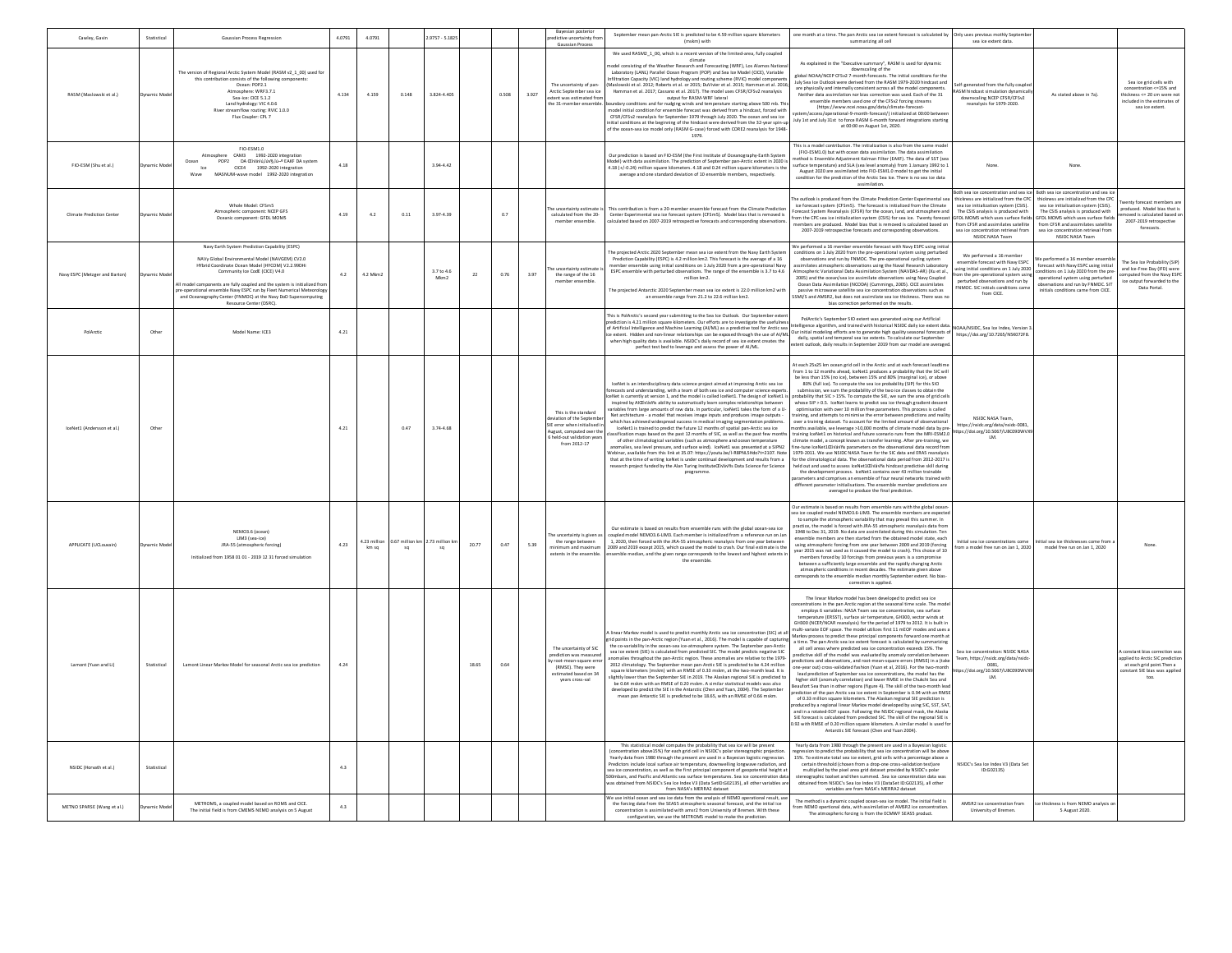| Kondrashov, Dmitri (UCLA)   | Statistica  |                                                                                                                                                                                                                                                                                                                                                                                                                                                                                                                                                                                                                                                                                                                 | 4.3     |      | 0.12 millio<br>Km2                                |                                          | 0.57  | This uncertainty<br>prresponds to standard<br>deviation of stochastic<br>ensemble spread.                                    | This statistical model forecast is based on nonlinear stochastic modeling techniques<br>applied to the regional<br>Arctic Sea Ice Extent dataset.                                                                                                                                                                                                                                                                                                                                                                                                                                                                                                                                                                                                                                                                                                                                                                                                                      | Nonlinear inverse stochastic modeling techniques have been applied to the<br>egional Arctic Sea Ice Extent (SIE) from Sea Ice Index Version 3 dataset. The<br>daily SIE data were aggregated to provide weekly-sampled dataset over<br>several Arctic sectors. The predictive model has been derived from SIE<br>anomalies with annual cycle removed, and is initialized from latest SIE<br>conditions (August 2020) by ensemble of stochastic noise realizations to<br>provide probabilistic regional Arctic forecasts in September, as well as pan-<br>Arctic ones<br>References<br>1. Kondrashov, D., M. D. Chekroun, and M. Ghil, 2018:<br>Data-adaptive harmonic decomposition and prediction of Arctic sea<br>ice extent, Dynamics and Statistics of the Climate System, 3(1),<br>doi:10.1093/climsys/dzy001.<br>2 Kondrashov D. M.D. Chekroun, and M. Ghil, 2015:<br>Data-driven non-Markovian closure mode<br>Physica D, 297, 33-55, doi:10.1016/j.physd.2014.12.005.                                                                                                                               |                                                                                                                                                                                                           |                                                                                                                                                                                                                                      |                             |
|-----------------------------|-------------|-----------------------------------------------------------------------------------------------------------------------------------------------------------------------------------------------------------------------------------------------------------------------------------------------------------------------------------------------------------------------------------------------------------------------------------------------------------------------------------------------------------------------------------------------------------------------------------------------------------------------------------------------------------------------------------------------------------------|---------|------|---------------------------------------------------|------------------------------------------|-------|------------------------------------------------------------------------------------------------------------------------------|------------------------------------------------------------------------------------------------------------------------------------------------------------------------------------------------------------------------------------------------------------------------------------------------------------------------------------------------------------------------------------------------------------------------------------------------------------------------------------------------------------------------------------------------------------------------------------------------------------------------------------------------------------------------------------------------------------------------------------------------------------------------------------------------------------------------------------------------------------------------------------------------------------------------------------------------------------------------|-------------------------------------------------------------------------------------------------------------------------------------------------------------------------------------------------------------------------------------------------------------------------------------------------------------------------------------------------------------------------------------------------------------------------------------------------------------------------------------------------------------------------------------------------------------------------------------------------------------------------------------------------------------------------------------------------------------------------------------------------------------------------------------------------------------------------------------------------------------------------------------------------------------------------------------------------------------------------------------------------------------------------------------------------------------------------------------------------------------|-----------------------------------------------------------------------------------------------------------------------------------------------------------------------------------------------------------|--------------------------------------------------------------------------------------------------------------------------------------------------------------------------------------------------------------------------------------|-----------------------------|
| CPOM UCL (Gregory et al.)   | Statistica  |                                                                                                                                                                                                                                                                                                                                                                                                                                                                                                                                                                                                                                                                                                                 | 4.3     |      | an-Arctic: 0.3<br>Beaufort: 0.09<br>Chukchi: 0.07 |                                          | 0.384 | Forecasts are Gaussian<br>distributions. Forecast<br>the standard deviation                                                  | This statistical model computes a forecast of pan-Arctic September sea ice extent<br>Monthly averaged July sea ice concentration and sea surface temperature fields<br>tween 1979 and 2020 were used to create a climate network (based on the approa<br>epresents the mean, and of Gregory et al 2020). This was then utilised in a Bayesian Linear Regression in order to<br>ncertainties are given by forecast Septemver extent. The model predicts a pan-Arctic extent of 4.1 million square<br>kilometres. Sea ice concentration data were taken from NSIDC (Cavalieri et al., 1996;<br>Maslanik and Stroeve, 1999).                                                                                                                                                                                                                                                                                                                                              | Monthly averaged July sea ice concentration (SIC) data between 1979 and<br>020 were used to create a July SIC climate (complex) network. Individual SI<br>id cells were first clustered into regions of spatio-temporal homogeneity by<br>using a community detection alforithm (see Gregory et al, 2020). Lonks<br>etween each of these network regions (covariance) were then passed into a<br>Bayesian Linear Regression to derive an estimate on the prior distribution of<br>the regression parameters. Subsequently a posterior distribution of the<br>gression parameters was then derived in order to generate the forecast<br>September sea ice extent.                                                                                                                                                                                                                                                                                                                                                                                                                                            | NSIDC NASA Team Sea Ice<br>entrations: 1979 - 1987: Nimbu<br>7 SMMR 1987 - 2007: DMSP F-8, F-11<br>SSM/ls. 2007-2018 DMSP F-18 SSM/I<br>2018 - 2020: Near-real time SIC                                   |                                                                                                                                                                                                                                      |                             |
| CPON                        | Statistica  |                                                                                                                                                                                                                                                                                                                                                                                                                                                                                                                                                                                                                                                                                                                 | 4.3     |      | 0.5                                               |                                          |       | Mean forecast error base<br>on forecasts for the year<br>1984 to 2019.                                                       | We predict the September ice extent 2020 to be 3.8 (3.3-4.3) million km2. This is the<br>lowest prediction we have made based on spring melt pond fraction. The likehood is<br>around 30% that this September extent will be a new minimum record. In our model<br>simulation since 1979, May 2020 has the highest mean melt pond fraction for May<br>ncluding some unprecedented melt pond formation in the Central Arctic during 15-18<br>May when air temperature exceeded 0deg C.                                                                                                                                                                                                                                                                                                                                                                                                                                                                                  | This is a statistical prediction based on the correlation between the ice area<br>covered by melt-ponds in May and ice extent in September. The melt pond<br>area is derived from a simulation with the sea ice model CICE in which we<br>incorporated a physically based melt-pond model1. See our publication in<br>etails2.References:1. Flocco, D., Schroeder, D., Feltham, D. L. & Hunke, E. C<br>1012: Impact of melt ponds on Arctic sea ice simulations from 1990 to 200<br>J. Geophys. Res. 117, C09032.2. Schroeder D., D. L. Feltham, D. Flocco, M.<br>r samados, 2014: September Arctic sea-ice minimum predicted by spring<br>melt-pond fraction. Nature Clim. Change 4, 353-357, DOI:<br>10.1038/NCLIMATE2203                                                                                                                                                                                                                                                                                                                                                                                 |                                                                                                                                                                                                           |                                                                                                                                                                                                                                      | See references in Section 6 |
| NCAR/CU-Boulde              | Heuristic   |                                                                                                                                                                                                                                                                                                                                                                                                                                                                                                                                                                                                                                                                                                                 | $4.3\,$ | 4.37 | 4.89                                              | $_{\rm 3.14}$                            |       | he uncertainty estimat<br>based on the scatter in<br>entries in our informal<br>pool.                                        | An informal pool of 31 climate scientists in early lune 2020 estimates that the<br>September 2020 ice extent will be 4.30 million sq. km. (stdev. 0.34, min. 3.14, max.<br>4.89). Since its inception in 2008, the NCAR/CU sea ice pool has easily rivaled much<br>ore sophisticated efforts based on statistical methods and physical models to predict<br>e September monthly mean Arctic sea ice extent (e.g. see appendix of Stroeve et al.<br>2014 in GRL doi:10.1002/2014GL059388 : Witness the Arctic article by Hamilton et al.<br>2014 http://www.arcus.org/witness-the-arctic/2014/2/article/21066). We think our<br>informal pool provides a useful benchmark and reality check for Sea Ice Prediction<br>efforts based on more sophisticated physical models and statistical techniques.                                                                                                                                                                   | An informal pool of 31 climate scientists in early June 2020 estimates that<br>he September 2020 ice extent will be 4.30 million sq. km. (stdev. 0.34, min<br>3.14, max. 4.89). Guesses were collected by sending an e-mail out to the<br>scientists and tempting them with local bragging rights and with local ice<br>cream.                                                                                                                                                                                                                                                                                                                                                                                                                                                                                                                                                                                                                                                                                                                                                                              |                                                                                                                                                                                                           |                                                                                                                                                                                                                                      |                             |
| UTokyo (Kimura et al.)      | Statistica  |                                                                                                                                                                                                                                                                                                                                                                                                                                                                                                                                                                                                                                                                                                                 | 4.32    |      |                                                   |                                          |       |                                                                                                                              | thly mean ice extent in September will be about 4.32 million square kilometers. Ou<br>estimate is based on a statistical way using data from satellite microwaye sensor. We<br>sed the ice concentration on July 15 and ice age of the day. Predicted ice concentrati<br>map from August 1 to September 30 is available in our website: http://ccsr.aori.u-<br>tokyo.ac.jp/~kimura_n/arctic/2020-3e.html                                                                                                                                                                                                                                                                                                                                                                                                                                                                                                                                                               | We predicted the Arctic sea-ice cover from coming August 1 to Septembe<br>30, using the data from satellite microwave sensors, AMSR-E (2002/03-<br>2010/11) and AMSR2 (2012/13-2019/20). For the prediction, we used the io<br>oncentration on July 15 and ice age of the day estimated by the backward<br>tracking of sea ice up to 730 days. Predicted ice concentration map from<br>August 1 to September 30 is available in our website: http://ccsr.aori.u-<br>tokyo.ac.jp/~kimura_n/arctic/2020-3e.html                                                                                                                                                                                                                                                                                                                                                                                                                                                                                                                                                                                               | Sea ice concentration on July 15<br>distributed by ADS/NIPR<br>(https://ads.nipr.ac.ip).                                                                                                                  | No ice thickness data                                                                                                                                                                                                                |                             |
| Metservice (Yizhe Zhan)     | Statistical | The June TOA-RSR model is a statistical model based on the strong<br>correlation between the June top-of-atmosphere (TOA) reflected solar<br>radiation (RSR) and the September Sea Ice Extent (SIE) [Zhan and Davies<br>2017, JGR1<br>o achieve a timely pan-Arctic September SIE prediction, we use Multi<br>angle Imaging SpectroRadiometer (MISR) first-look TOA albedo product<br>MISR_AM1_CGAL_1_DEG_FIRSTLOOK_JUN_www_F06_0024). The<br>relationship between the detrended June TOA-RSR anomaly and the<br>detrended September sea ice extent anomaly is calculated from the<br>MISR_AM1_CGAL_JUN_yyyy_F06_0024 product and NSIDC G02135<br>(Version 3.0) in the previous years (2002~2019 in this case). | 4.33    |      |                                                   | $/$ - 0.3 milli<br>km2                   |       | The uncertainty range<br>estimated from the<br>standard error of the<br>rrelation between Ju<br>TOA-RSR and Septembe<br>SIE. | Our prediction is based on the strong correlation between detrended June top-of-<br>atmosphere (TOA) reflected solar radiation (RSR) and September Sea Ice Extent (SIE)<br>nomalies, as proposed by Zhan and Davies [2017]. This method is telling because the<br>ain contributor of TOA RSR anomaly in June is from the change of underlying surface<br>and the sea ice state in early summer (June) largely determines the total absorbed<br>shortwave solar radiation during the whole melt season.                                                                                                                                                                                                                                                                                                                                                                                                                                                                 | Our contribution is formulated by adding the main contribution part from the<br>September SIE trend (2002~2019) with the anomalous part from the June<br>TOA-RSR (2020) anomaly. The detailed description of the calculation is as<br>follows.<br>The detrended pan-Arctic June RSR anomaly (2020) is 1.24 W/m2.<br>The corresponding September SIE anomaly is 0.10 (1.24 * 0.0765) million<br>km2<br>The trending anomaly of September SIE is -0.08 million km2 per year.<br>The 2020 September SIE (from the trend) is 4.23 million km2.<br>The predicted September SIE of 2020 is $4.33(4.23 + 0.1)$ million km2.<br>Note that the coefficient of 0.0765 is estimated from the detrender<br>anomalies of June TOA-RSR and September SIE between 2002 and 2019                                                                                                                                                                                                                                                                                                                                            | We do not use SIC dataset. Instead<br>we use sea ice index (Version 3.0)<br>product (NSIDC, NASA Team,<br>https://nsidc.org/data/G02135,<br>ii.https://doi.org/10.7265/N5K072F8                           | Not used.                                                                                                                                                                                                                            |                             |
| ARCUS Team (Wiggins et al.) | Heuristic   |                                                                                                                                                                                                                                                                                                                                                                                                                                                                                                                                                                                                                                                                                                                 | 4.34    | 434  |                                                   | Range: 3.79<br>4.86                      |       |                                                                                                                              | The ARCUS team submission is the median of the September monthly average mean<br>sea ice extent values contributed by 10 ARCUS team members.                                                                                                                                                                                                                                                                                                                                                                                                                                                                                                                                                                                                                                                                                                                                                                                                                           | ARCUS staff and board members were invited to provide an informal gues:<br>of the 2020 September minimum sea ice extent, defined as the Septembe                                                                                                                                                                                                                                                                                                                                                                                                                                                                                                                                                                                                                                                                                                                                                                                                                                                                                                                                                            |                                                                                                                                                                                                           |                                                                                                                                                                                                                                      |                             |
| Sun, Nico                   | Statistica  | Sun_SIPN_forecast_v2.2020.06                                                                                                                                                                                                                                                                                                                                                                                                                                                                                                                                                                                                                                                                                    | 4.36    | 4.36 |                                                   | $4.13 - 4.50$                            | 0.491 |                                                                                                                              | he forecast model is based on ice persistence. It uses incoming solar radiation and se<br>ice albedo derived from a predicted Sea Ice Concentration (SIC) value to calculate daily<br>hickness losses for every NSIDC 25km grid cell. The initial thickness is calculated from<br>AMSR2 sea ice volume and NSIDC SIC data.<br>he mean forecast uses the 2007-2019 mean SIC (1/4 weight) and mean SIC change pe<br>day (3/4 weight) to predict future SIC. The low forecast reduces the predicted SIC by<br>0.3Stdv for previously observed SIC for this day and a 10% increased bottom melt. The<br>igh forecast increases the predicted SIC by 0.10Stdv and a 10% decreased bottom mel<br>The 2020 model includes an extra cooling/heating layer to simulate sea ice drift. In re<br>precasts it eliminated the persistent underprediction of sea ice in the Eastern Beaufort<br>sea, the Canadian Archipelago and Eastern Greenland Sea during the late melt season. | monthly average. Ten individuals participated.<br>ach grid-cell is initialized with a thickness derived from the AMSR2 Sea Ice<br>Volume model ( https://cryospherecomputing.tk/SIT). For each day the<br>model calculates average thickness loss per grid cell using the exact sola<br>adiation energy and the predicted sea ice concentration as an albedo value<br>Ice-Joss(m) = Energy(solar in MJ)*(1-SIC) / icemeltenergy<br>SIC = sea ice concentration<br>icemeltenergy = Meltenergy per m3, (333.55)<br>KJ/kg*1000(m3/dm)*0.92(density)/1000(MJ/KJ)<br>or 2019 the model was upgraded with a bottom-melt model and a radiati<br>of thermal energy back to space. This allowed the model to forecast the<br>initial refreezing period during late September.                                                                                                                                                                                                                                                                                                                                        | NSIDC NASA Team.<br>https://nsidc.org/data/nsidc-0081,<br>ttns://doi.org/10.5067/U8C09DWVX5<br>LM. Initial SIC 1st June 2019. The<br>nodel used observed SIC until 11th<br>August 2020 to calculate melt. | MSR2 Sea Ice Volume model (v1.5),<br>1st May 2020, developed by Nico Sun<br>https://cryospherecomputing.tk/SITI<br>The average thickness of this model<br>as used to initialise thickness on the<br>NSIDC SIC field on the 1st June. |                             |
| NSIDC Hiveming              | Heuristic   |                                                                                                                                                                                                                                                                                                                                                                                                                                                                                                                                                                                                                                                                                                                 | 4.36    |      | $26$ million                                      |                                          |       | ncertainty is based on the<br>standard deviation of the<br>18 guesses.                                                       | The approach is heuristic expert elicitation method based on entries to an informal<br>NSIDC sea ice contest. Interested employees submitted their guesses and the ensembl<br>average of all guesses. There were 18 total entries, with an average guess of 4.26<br>million sq km for the September average.                                                                                                                                                                                                                                                                                                                                                                                                                                                                                                                                                                                                                                                           | The approach is heuristic expert elicitation method based on entries to an<br>informal NSIDC sea ice contest.                                                                                                                                                                                                                                                                                                                                                                                                                                                                                                                                                                                                                                                                                                                                                                                                                                                                                                                                                                                               | Guesses were based on the NASA<br>Team algorithm extents from the<br>NSIDC Sea Ice Index, Version 3<br>tp://nsidc.org/data/seaice_index/                                                                  |                                                                                                                                                                                                                                      |                             |
| Goulet Coulombe and Gobel   | Statistica  | VARCTIC                                                                                                                                                                                                                                                                                                                                                                                                                                                                                                                                                                                                                                                                                                         | 4.37    | 4.37 |                                                   | percentile 5<br>3.76, percent<br>95:5.00 |       | Done via the posterio<br>distribution obtained by<br><b>Indard Bavesian Metho</b><br>for linear Vector<br>Autoregressions.   | When it comes to forecasting sea ice, there is tension between opting for statistical<br>ethods vs forecasts based on climate models. While the former are explicitly designed<br>for the prediction task, they usually lack interpretative potential. That is, we may get a<br>od forecast, but it is hard to know why. Institutions in charge of macroeconomic policy<br>ave been facing such dilemmas for years. One model, Vector Autoregressions, have<br>been an increasingly popular tool to forecast economic aggregates as they are a<br>compromise between theory-based methods and statistical ones. As a result, it is<br>ssible to obtain an explainable forecast which are the results of dynamic interacti<br>etween key Arctic variables. Hence, our forecast implicitly uses physical transmi<br>mechanisms in the data, without specifying them explicitly.                                                                                          | The VARCTIC, which is a Vector Autoregression (VAR) designed to capture<br>and extrapolate Arctic feedback loops. VARs are dynamic simultaneous<br>systems of equations, routinely estimated to predict and understand the<br>teractions of multiple macroeconomic time series. Hence, the VARCTIC is<br>parsimonious compromise between full-blown climate models and purely<br>statistical approaches that usually offer little explanation of the underlying<br>echanism. Precisely, we use an 8-variable Bayesian Vector Autoregr<br>(VAR) with 12 lags and a constant which we refer to as the VARCTIC. We<br>timate the model over the period from January 1980 until December 2019<br>he variables and their data-source can be found in our original paper. Due t<br>he observable time-series data for Thickness ending in December 2019, we<br>could not feed our model with any further observations from 2020, which<br>vould have allowed us to further enhance our forecast. That is, we forecast<br>September 2020 starting from December 2019 using a 9-months ahead<br>recursive forecast. |                                                                                                                                                                                                           |                                                                                                                                                                                                                                      |                             |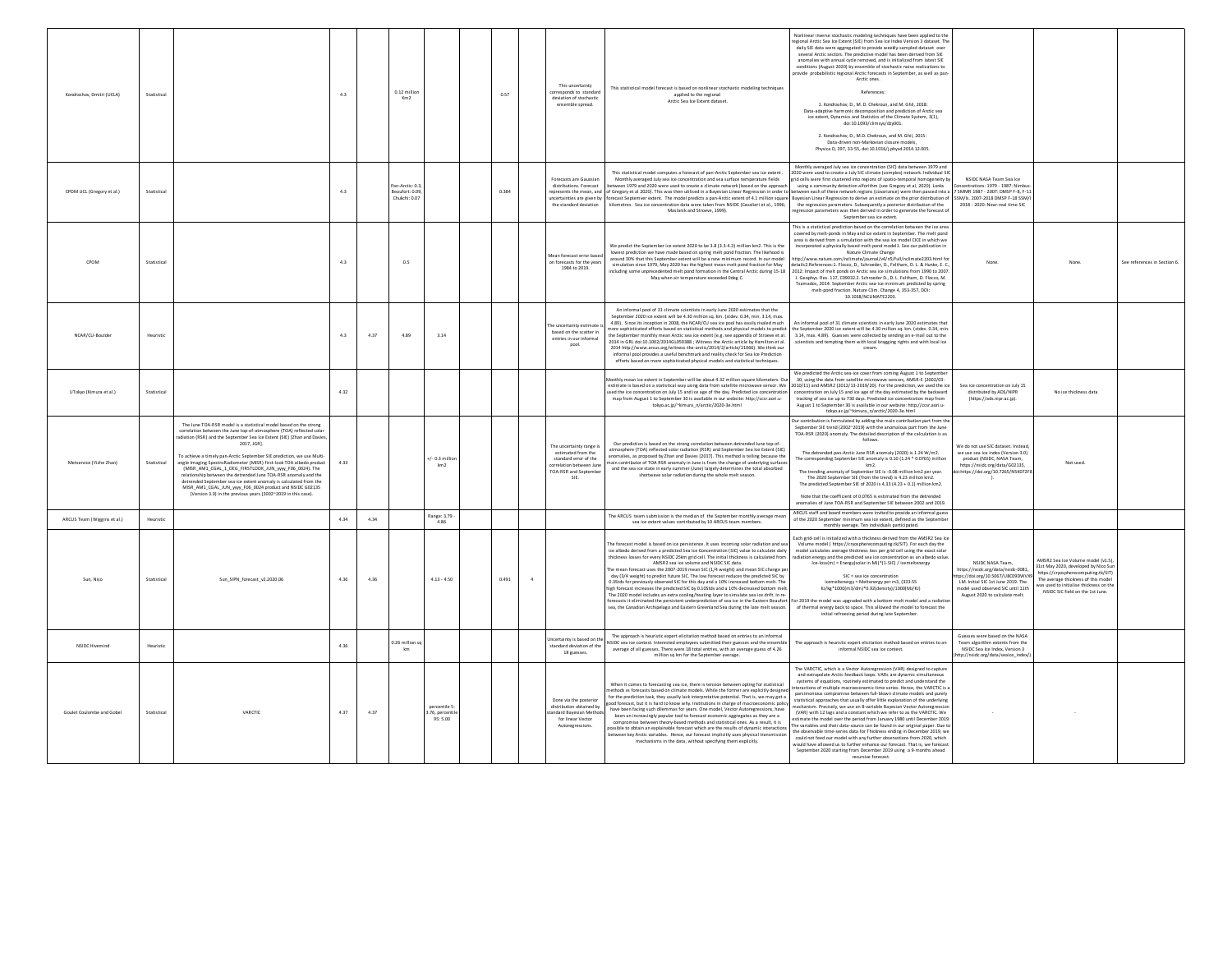| Met Office (Blockley et al.)     | Model: HadGEM3 [Hewitt et al., 2011], Global Coupled Model 2.0<br>[Williams et al., 2015] in use within the GloSea5 seasonal prediction<br>system [MacLachlan et al., 2015].<br>Sea ice component: CICE4.1 [Hunke and Lipscomb, 2010] model using<br>Global Sea Ice 6.0 configuration [Rae et al., 2015]. Initialised using the<br>Met Office FOAM ocean and sea ice analysis [Blockley et al., 2014], which<br>assimilates the SSMIS sea ice concentration observation product from<br>EUMETSAT OSI-SAF<br>Ocean component: NEMO [Madec, 2008] ocean model using Global Ocea<br>5.0 configuration [Megann et al., 2014]. Initialised using Met Office FOAM<br>ocean and sea ice analysis [Blockley et al., 2014] assimilating in-situ and<br>satellite observations of SST [GHRSST], satellite observations of sea level<br>mamic Mod<br>anomaly [AVISO/CLS] and temperature and salinity sub-surface profiles.<br>tmospheric Component: Met Office Unified Model (MetUM) [Brown et<br>al., 2012] using Global Atmosphere 6.0 configuration [Walters et al.,<br>2017]. Initialised using Met Office operational numerical weather<br>orediction (NWP) 4D-Var data assimilation system [Rawlins et al., 2007]<br>Land Component: Joint UK Land Environment Simulator (JULES) [Best et<br>al., 2011] using Global Land 6.0 configuration [Walters et al., 2017].<br>Initialised using soil temperature and snow over land from atmospheric<br>4D-Var analysis [Rawlins et al., 2007]. Soil moisture is model climatology<br>Coupling: Ocean and sea ice are hard coupled. Atmosphere and land are<br>hard coupled. Ocean/ice and atmosphere/land are coupled using the<br>OASIS3 coupled [Valcke, 2006]. |                                                                                                                               | 44    |                     | Arctic: +/- 0.25<br>million sq km;<br>Antarctic: +/-<br>0.3 million so<br>km | Arctic: +/- 0.5<br>million sq km;<br>Antarctic: +/-<br>0.6 million so<br>km | 18.4  | Uncertainty range is<br>provided as +/- 2 two<br>tandard deviations of th<br>(42 member) ensemble<br>spread around the<br>ensemble mean. | A dynamic model forecast made using the Met Office's seasonal forecasting system<br>GloSea). GloSea is a fully coupled Atmosphere-Ocean-sea Ice-Land (AOIL) model that<br>produces a small 2-member ensemble of 210-day forecasts each day. Forecasts<br>nitialised over a 21-day period, centred on the 1st of the month, are used together to<br>create a 42-member lagged ensemble or forecasts of September sea ice cover.                                                                                                                                                                                                                                                                                                                                                                                                                                                                | Ensemble coupled model seasonal forecast from the GloSeaS seasonal<br>prediction system [MacLachlan et al., 2015], using the Global Coupled 2<br>GC2) version [Williams et al., 2015] of the HadGEM3 coupled model [Hewit<br>t al., 2011]. Forecast compiled together from forecasts initialized between<br>22nd July and 11th August (2 per day) from an ocean and sea ice analysis<br>(FOAM/NEMOVAR) [Blockley et al., 2014, Peterson et al., 2015] and an<br>atmospheric analysis (MO-NWP/4DVar) [Rawlins et al., 2007] using<br>ervations from the previous day. Special Sensor Microwave Imager Sen<br>(SSMIS) ice concentration observations from EUMETSAF OSI-SAF [OSI-SAF]<br>vere assimilated in the ocean and sea ice analysis, along with satellite and<br>in-situ SST, sub surface temperature and salinity profiles, and sea level<br>anomalies from altimeter data. No assimilation of ice thickness was<br>performed.                                                                                                                                                                                                                                                                                                                                                                                                                                                                                                                                                                                                                                                | ea ice concentration (as all variable<br>is initialised using the operational<br>OAM ocean-sea ice analysis. SSMIS<br>sea ice concentration is assimilated<br>using the EUMETSAT OSI-SAF (OSI-<br>401b; See<br>://osisaf.met.no/docs/osisaf_cdi<br>3_ss2_pum_ice-conc_v1p6.pdf) | Bias correction calculated from<br>Sea ice thickness (as all variables) is<br>hindcast evaluation over 1993-<br>itialised using the operational FOAM<br>2016. Arctic: +0.9 million sq<br>ocean-sea ice analysis. Sea ice<br>km; Antarctic: - 0.3 million sq<br>ickness is not assimilated in FOAN<br>km                                        |
|----------------------------------|---------------------------------------------------------------------------------------------------------------------------------------------------------------------------------------------------------------------------------------------------------------------------------------------------------------------------------------------------------------------------------------------------------------------------------------------------------------------------------------------------------------------------------------------------------------------------------------------------------------------------------------------------------------------------------------------------------------------------------------------------------------------------------------------------------------------------------------------------------------------------------------------------------------------------------------------------------------------------------------------------------------------------------------------------------------------------------------------------------------------------------------------------------------------------------------------------------------------------------------------------------------------------------------------------------------------------------------------------------------------------------------------------------------------------------------------------------------------------------------------------------------------------------------------------------------------------------------------------------------------------------------------------------------------------------------------------------|-------------------------------------------------------------------------------------------------------------------------------|-------|---------------------|------------------------------------------------------------------------------|-----------------------------------------------------------------------------|-------|------------------------------------------------------------------------------------------------------------------------------------------|-----------------------------------------------------------------------------------------------------------------------------------------------------------------------------------------------------------------------------------------------------------------------------------------------------------------------------------------------------------------------------------------------------------------------------------------------------------------------------------------------------------------------------------------------------------------------------------------------------------------------------------------------------------------------------------------------------------------------------------------------------------------------------------------------------------------------------------------------------------------------------------------------|-------------------------------------------------------------------------------------------------------------------------------------------------------------------------------------------------------------------------------------------------------------------------------------------------------------------------------------------------------------------------------------------------------------------------------------------------------------------------------------------------------------------------------------------------------------------------------------------------------------------------------------------------------------------------------------------------------------------------------------------------------------------------------------------------------------------------------------------------------------------------------------------------------------------------------------------------------------------------------------------------------------------------------------------------------------------------------------------------------------------------------------------------------------------------------------------------------------------------------------------------------------------------------------------------------------------------------------------------------------------------------------------------------------------------------------------------------------------------------------------------------------------------------------------------------------------------------------|---------------------------------------------------------------------------------------------------------------------------------------------------------------------------------------------------------------------------------------------------------------------------------|------------------------------------------------------------------------------------------------------------------------------------------------------------------------------------------------------------------------------------------------------------------------------------------------------------------------------------------------|
| Sanwa school (Lihoshi et al.)    | Heuristic<br>A dynamic model is not used.                                                                                                                                                                                                                                                                                                                                                                                                                                                                                                                                                                                                                                                                                                                                                                                                                                                                                                                                                                                                                                                                                                                                                                                                                                                                                                                                                                                                                                                                                                                                                                                                                                                               |                                                                                                                               | 4.4   |                     |                                                                              |                                                                             |       |                                                                                                                                          | Monthly mean ice extent in September will be about 4.40 million square kilometers.<br>We estimated the minimum ice area through discussion among 20 students based on<br>the ice map from 2004 to 2019.                                                                                                                                                                                                                                                                                                                                                                                                                                                                                                                                                                                                                                                                                       | We first estimated total ice area for September of<br>2004,2006,2008,2010,2012,2014,2016,2018 and 2019 from the ice<br>oncentration map, by approximating the ice cover with triangle or trapez<br>and so on. Based on this rough estimation, we discussed a yearly change of<br>the ice area and calculated the ice area of this Septembe                                                                                                                                                                                                                                                                                                                                                                                                                                                                                                                                                                                                                                                                                                                                                                                                                                                                                                                                                                                                                                                                                                                                                                                                                                          | SIC is not used.                                                                                                                                                                                                                                                                | SIT is not used.                                                                                                                                                                                                                                                                                                                               |
| ECCC-CanSIPSv2                   | CanSIPSy2: CanCM4i & GEM-NEMO (https://doi.org/10.1175/WAF-D-19-<br>0259.1)CanCM4i; Component Name/Description<br>InitializationAtmospher<br>CCMEP GDPSOcean<br>CCMEP GIOPSSea Ice<br>namic Mo<br>CCMEP GDPS SIC, SMv3 SITGEM-NEMOComponent<br>Jame/De<br>GEM v4.8-LTS.16<br>NEMO v3.1<br>CICE4.0                                                                                                                                                                                                                                                                                                                                                                                                                                                                                                                                                                                                                                                                                                                                                                                                                                                                                                                                                                                                                                                                                                                                                                                                                                                                                                                                                                                                       | CanAMA<br>CanOM4<br>Cavitating Fluid<br>InitializationAtmosol<br>CCMEP GEPSOcean<br>CCMEP GIOPSSea Ice<br>CCMEP GIOPS SIC/SIT | 4.41  | 4.37                | 0.22                                                                         | $min=3.96$<br>$max=4.68$                                                    |       | The uncertainty values<br>were calculated from the<br>bias-corrected SIE acros:<br>the 20 ensemble member<br>(see section 6).            | Our outlook for bias-corrected Arctic sea ice extent (SIE), bias-corrected sea ice<br>centration (SIC), calibrated sea ice probability (SIP), and bias-corrected ice free date<br>(IFD) and ice advance dates (IAD) was produced using the Canadian Seasonal to<br>terannual Prediction System version 2 (CanSIPSy2). CanSIPSy2 is now the operations<br>seasonal forecasting system for Environment and Climate Change Canada.                                                                                                                                                                                                                                                                                                                                                                                                                                                               | CanSIPv2 combines ensemble forecasts from two models, CanCM4i and GEM<br>NEMO, with a total of 20 ensemble members (10 from each model). Our<br>pan-Arctic SIE estimate was formulated by calculating (for each ensembl<br>member) the SIE anomaly relative to a piecewise linear trend fitted to the<br>respective model's ensemble-mean SIE time series over 1980-2019. These<br>nomalies were then added to the fitted piecewise linear trend for the NSID<br>sea ice index SIE time series, and then averaged over all 20 ensemble<br>mbers to yield a total SIE of 4.41 million square kilometers. The piecewi<br>linear fit, including the breakpoint year, was found using non-linear least<br>squares. Sea ice probability maps were produced by first calibrating the<br>ensemble SIC forecasts for each respective model using trend-adjusted<br>uantile mapping (TAQM), computing the probability for SIC>15%, and the<br>eraging those probabilities across both models. Our outlook for the 80% SI<br>ontour was prepared by first bias correcting the full ensemble SIC fields for<br>each model separately using a 2011-2019 baseline, and then averaging the<br>ensemble mean SIC across both models. The resultant SIC field was then<br>onverted to 0's and 1's corresponding to which grid cells have SIC<80% and<br>which have SIC>=80%, respectively. Similarly, our IFD/IAD forecasts have<br>been bias corrected based on the 2011-2019 mean IFD/IAD.                                                                                                        | CanCM4i: CCMEP GDPS analysi<br>(assimilates SSM/I and SSMIS<br>satellite & CIS ice charts)<br>ttps://doi.org/10.1175/MWR-D-14<br>00354.1)<br>GEM-NEMO: CCMEP GIOPS analysis<br>(assimilates SSM/I and SSMIS<br>satellite & CIS ice charts)<br>(https://doi.org/10.1002/qj.2555) | CanCM4i: SMv3 statistical model (SI)<br>trends from PIOMAS + anomalies<br>proportional to observed SIC<br>anomalies:<br>https://doi.org/10.1175/JCLI-D-16-<br>This is described in section 6<br>0437.1<br>GEM-NEMO: CCMEP GIOPS analysi<br>rconstrained by SIC projection onto<br>each thickness category;<br>https://doi.org/10.1002/qj.2555) |
| EMC/NCEP (Wu, et al.)            | a) Model Name: NCEP CFSv2<br>b)ComponentNameInitializatio<br>AtmosphereNCEP GFSNCEP CDAS<br>OceanGFDL MOM4 NCEP GODAS<br>ynamic Mor<br>ICE Modified GFDL SISSIC nudging<br>c) 368 ensemble members (May 1-July 31 2020, each day from all<br>cycles)                                                                                                                                                                                                                                                                                                                                                                                                                                                                                                                                                                                                                                                                                                                                                                                                                                                                                                                                                                                                                                                                                                                                                                                                                                                                                                                                                                                                                                                    |                                                                                                                               | 4.45  |                     |                                                                              |                                                                             | 20.01 |                                                                                                                                          | The projected Arctic minimum sea ice extent from the NCEP CFSv2 model May-July<br>initial conditions (ICs) using 368-member ensemble forecast (4 cycles each day from<br>May 1 to July 31) is 4.45 million square kilometers with a standard deviation of 0.18<br>million square kilometers. The corresponding number for the Antarctic (maximum) is<br>20.01 million square kilometers with a standard deviation of 1.03 million square<br>kilometers                                                                                                                                                                                                                                                                                                                                                                                                                                        | We used the NCEP CFSv2 model with 368-case of May-July 2020 initial<br>conditions (4 cycles each day from May 1 to July 31) and model forecast.                                                                                                                                                                                                                                                                                                                                                                                                                                                                                                                                                                                                                                                                                                                                                                                                                                                                                                                                                                                                                                                                                                                                                                                                                                                                                                                                                                                                                                     | <b>NCEP Sea Ice Concentration Analysis</b><br>for the CFSv2 (May 1 to July 31, 2020)                                                                                                                                                                                            | NCEP CFSv2 model guess (May 1 to<br>July 31, 2020)                                                                                                                                                                                                                                                                                             |
| UColorado/NSIDC (Slater-Barrett) | Slater Probabilistic Ice Extent Model<br>Statistica                                                                                                                                                                                                                                                                                                                                                                                                                                                                                                                                                                                                                                                                                                                                                                                                                                                                                                                                                                                                                                                                                                                                                                                                                                                                                                                                                                                                                                                                                                                                                                                                                                                     |                                                                                                                               | 4.48  |                     |                                                                              |                                                                             |       |                                                                                                                                          | This projection was made using the Slater Probabilistic Ice Extent model developed by<br>Drew Slater (http://cires1.colorado.edu/~aslater/SEAICE/). The model computes the<br>probability of sea ice concentration greater than 15% for Arctic Ocean grid cells in the<br>EASE 25 km grid. These probabilities are aggregated over the model domain to arrive at<br>daily ice extents. A September mean ice extent is calculated from daily forecasts issued<br>on August 1. While the model has predictive skill at lead times up to 90 days, NSIDC runs<br>he forecast model with a 50 day lead time. Forecasts issued on August 1 for Septembe<br>have lead times spanning 31 to 60 days. Therefore we consider the mean September ic<br>extent forecast for the August sea ice outlook to have skill.                                                                                     | his is a non-parametric statistical model of Arctic sea ice extent. The mod<br>computes the probability of whether ice concentration greater than 15% wil<br>exist at a particular location for a particular lead time into the future, given<br>current ice concentration. The only input is sea ice concentration<br>Probabilities are computed using data from the past 10 years. These<br>robabilities are adjusted using daily near-real-time concentrations to mak<br>a forecast. Pan-Arctic Ice extent is the sum of the product of grid-box area<br>e probability of a grid-box containing ice on the forecast date. While not a<br>sophisticated as a coupled ocean-ice-atmosphere models, this statistical<br>method has the advantage that the forecasts for all points are completely<br>dependent in both space and time; that is, the forecast at any given point<br>not affected by its neighbors, nor its result from the prior day. Therefore, th<br>model can adapt to changing conditions and is not inherently subject to<br>ift. The model has performed well in comparison to others in the 2013/201<br>SIPN Outlooks, in both extent value and spatial distribution. For 2012, a<br>september mean forecast of below 4 million square kilometers was given<br>However, the model has also missed by as much as 0.6 million square<br>kilometers in some years. Forecasting is difficult, but the model does have<br>genuine skill at lead times as long as 90 days. Skill improves as lead time<br>decreases, and September is the month with highest skill. | <b>VSIDC</b> daily sea ice concentrations<br>NSIDC-0051                                                                                                                                                                                                                         | Non                                                                                                                                                                                                                                                                                                                                            |
| <b>APPLICATE Benchmark</b>       | Statistica                                                                                                                                                                                                                                                                                                                                                                                                                                                                                                                                                                                                                                                                                                                                                                                                                                                                                                                                                                                                                                                                                                                                                                                                                                                                                                                                                                                                                                                                                                                                                                                                                                                                                              |                                                                                                                               | 4.58  | 4.58 milli<br>km sq |                                                                              | 3.90-5.26<br>million km sq<br>(95%<br>confidence<br>interval)               | 18.35 |                                                                                                                                          | We forecast that the September 2020 monthly mean Arctic sea ice extent will be<br>etween 3.90 and 5.26 million km sq (95% confidence interval), with 4.58 million km sq<br>as our best estimate. We estimate that the 2012 minimum is exceptionally unlikely<br>(0.2% chance) to be broken (medium confidence statement).                                                                                                                                                                                                                                                                                                                                                                                                                                                                                                                                                                     | The APPLICATE-benchmark outlook is a simple statistical forecast based<br>xclusively on the knowledge of past daily Arctic sea ice extent. It is produced<br>in three steps:<br>Step 1:<br>Sea ice extent is forecasted for each day between the initial time (Augus<br>11st, 2020) and December 31st, 2020, as the August 11 sea ice extent<br>anomaly (calculated with respect to the quadratic trend line computed ove<br>1979-2019) added to the relevant day background estimate. The backgroun<br>estimate itself is calculated as the 1979-2019 quadratic trend of extent for<br>that day extrapolated to 2020. A weight is applied to the anomaly term,<br>gual to the correlation between the relevant day and August 11 anomalis<br>estimated over 1979-2019 so that more weight is put on the anomaly term<br>when the autocorrelation of the time series is high, and more weight is put<br>on the background term when the autocorrelation tends to zero<br>Step 2:<br>The September mean of daily forecasts is then estimated and is used to<br>produce an initial 2020 forecast<br>Step 3:<br>The 2020 forecast is finally recalibrated by linearly regressing the 1991-2019<br>forecasts onto the verification data. A 95% confidence interval is calculated<br>around the recalibrated value and provided as an uncertainty estimate.                                                                                                                                                                                                                              |                                                                                                                                                                                                                                                                                 |                                                                                                                                                                                                                                                                                                                                                |
| NMEFC of China (Li and Li )      | Statistica                                                                                                                                                                                                                                                                                                                                                                                                                                                                                                                                                                                                                                                                                                                                                                                                                                                                                                                                                                                                                                                                                                                                                                                                                                                                                                                                                                                                                                                                                                                                                                                                                                                                                              |                                                                                                                               | 4.59  |                     |                                                                              |                                                                             |       |                                                                                                                                          | the pan-Arctic region. These anomalies are relative to the 1979-2012 climatology. The                                                                                                                                                                                                                                                                                                                                                                                                                                                                                                                                                                                                                                                                                                                                                                                                         | e code used to produce this APPLICATE-benchmark is publicly<br>first 11 mEOF modes and uses a Markov process to predict these principal<br>components forward                                                                                                                                                                                                                                                                                                                                                                                                                                                                                                                                                                                                                                                                                                                                                                                                                                                                                                                                                                                                                                                                                                                                                                                                                                                                                                                                                                                                                       | Sea Ice Index - Daily sea ice<br>concentration(NASA Team) and<br>monthly sea ice extent from<br>National Snow and Ice Data Center                                                                                                                                               |                                                                                                                                                                                                                                                                                                                                                |
| NMEFC (Jiechen Zhao)             | <b>Jynamic More</b><br>MITgcm                                                                                                                                                                                                                                                                                                                                                                                                                                                                                                                                                                                                                                                                                                                                                                                                                                                                                                                                                                                                                                                                                                                                                                                                                                                                                                                                                                                                                                                                                                                                                                                                                                                                           |                                                                                                                               | 4.6   |                     |                                                                              |                                                                             |       |                                                                                                                                          | This Sea Ice Outlook is a part of the official sea ice service for Chinese Arctic activiti<br>targeting for icebreakers and commerical ships. This prediciton was carried out by<br>National Marine Environmental Forecasting Center (China), using a ocean-sea ice<br>coupled model, MITgcm.                                                                                                                                                                                                                                                                                                                                                                                                                                                                                                                                                                                                 | September sea ice concentrations, the model has the higher skill (anomaly<br>correlation) and                                                                                                                                                                                                                                                                                                                                                                                                                                                                                                                                                                                                                                                                                                                                                                                                                                                                                                                                                                                                                                                                                                                                                                                                                                                                                                                                                                                                                                                                                       | AMSR2                                                                                                                                                                                                                                                                           | SMOS, CryoSat-2                                                                                                                                                                                                                                                                                                                                |
| UPenn Group (Diebold et al.)     | Statistica                                                                                                                                                                                                                                                                                                                                                                                                                                                                                                                                                                                                                                                                                                                                                                                                                                                                                                                                                                                                                                                                                                                                                                                                                                                                                                                                                                                                                                                                                                                                                                                                                                                                                              |                                                                                                                               | 4.813 | 4.813               | 0.26                                                                         | [4.293, 5.333]<br>(approximate<br>5% confidence<br>interval)                |       |                                                                                                                                          | The UPenn-Diebold Predictive Modeling Team ("UPenn group") is composed of<br>econometricians interested in predictive modeling of many aspects of climate in its<br>elation to economic activity. The Arctic, and Arctic sea ice in particular, is of particular<br>terest to the group. As is well known, the Arctic is warming about twice as fast as the<br>global average, and the Arctic amplification in surface air temperature is of course<br>ely connected to the dramatic multi-decade reduction in Northern sea ice. This los:<br>of sea ice is one of the most conspicuous warning signs of \textit(current) climate<br>change, and it also plays an integral role in the timing and intensity of \textit[future}<br>global climate change. Not surprisingly then, the UPenn group is keenly interested in<br>predictive modeling of Arctic sea ice, particularly September ice. | Ve have supplied a forecast based on a statistical model with trend, a feed<br>forward loop, and stochastic shocks, estimated by direct projection. In the<br>odeling process we explore different levels of aggregation of the underlyin<br>igh-frequency (daily) concentration data and associated sea ice extent, an<br>re tune the aggregation to optimize the predictive bias/variance tradeoff in<br>orecasting September extent. It turns out that our in-sample forecast error<br>esiduals) are approximately Gaussian, which we exploit in making our out<br>of-sample forecast for September. The predictive density is Gaussian, with<br>mean 4.813 million square kilometers and standard deviation 0.260 million<br>square kilometers. (By symmetry of the normal distribution, the mean and<br>median coincide.) The approximate 95\% interval that we report [4.293,<br>5.333] is the mean plus or minus 2 standard deviations.                                                                                                                                                                                                                                                                                                                                                                                                                                                                                                                                                                                                                                      |                                                                                                                                                                                                                                                                                 |                                                                                                                                                                                                                                                                                                                                                |